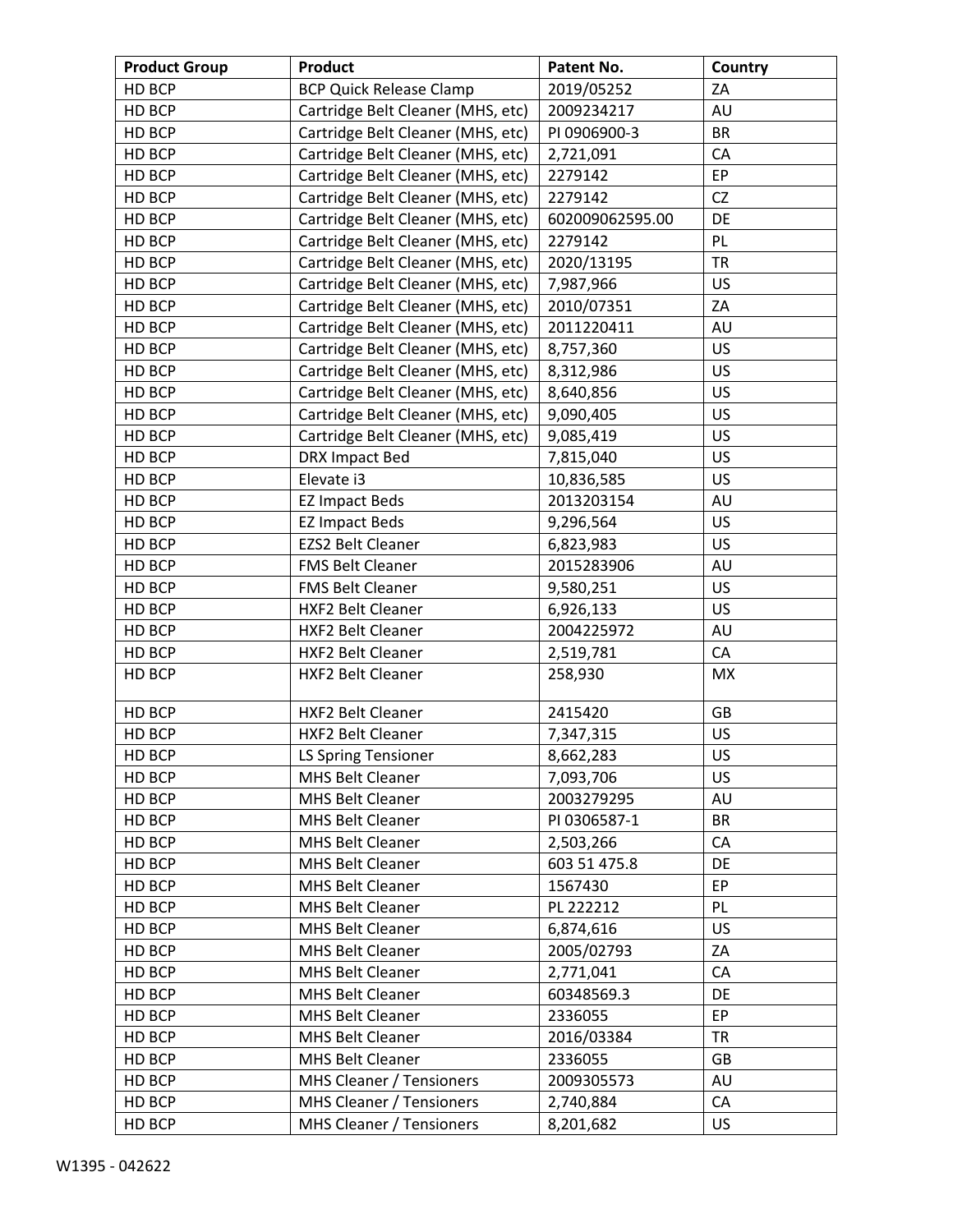| HD BCP | MHS Cleaner / Tensioners       | 2011/02968       | ZA                     |
|--------|--------------------------------|------------------|------------------------|
| HD BCP | PT EZ Belt Trainer             | 9,884,730        | <b>US</b>              |
| HD BCP | PT EZ Belt Trainer             | 2018/03196       | ZA                     |
| HD BCP | PT Pro Belt Trainer            | 9,884,722        | US                     |
| HD BCP | PT Smart Belt Tracker          | 2,799,226        | CA                     |
| HD BCP | PT Smart Belt Tracker          | 8,556,068        | US                     |
| HD BCP | Tensioner Adjustment Lock      | D664,829         | US                     |
| HD BCP | Tuffshear/Conshear Blade       | 2007279315       | AU                     |
| HD BCP | Tuffshear/Conshear Blade       | 293027           | IN                     |
| HD BCP | Tuffshear/Conshear Blade       | 2009/1307        | ZA                     |
| HD BCP | Tuffshear/Conshear Blade       | 9,242,805        | US                     |
| HD BCP | Tuffshear/Conshear Blade       | D756,060         | US                     |
| HD BCP | Tuffshear/Conshear Blade       | D796,772         | US                     |
| HD BCP | Tuffshear/Conshear Blade       | 2015235864       | AU                     |
| HD BCP | Tuffshear/Conshear Blade       | 3122662          | ${\sf EP}$             |
| HD BCP | Tuffshear/Conshear Blade       | 3122662          | <b>CZ</b>              |
| HD BCP | Tuffshear/Conshear Blade       | 3122662          | DE                     |
| HD BCP | Tuffshear/Conshear Blade       | 3122662          | PL                     |
| HD BCP | Tuffshear/Conshear Blade       | D783,224         | US                     |
| HD BCP | U-Type Belt Cleaner            | 7,950,519        | <b>US</b>              |
| HD BCP | Y-Type Blade                   | D747,838         | US                     |
| HD BCP | Y-Type Blade with carbide      | D779,769         | US                     |
| HD BCP | Y-Type Blade with carbide      | 363177           | AU                     |
| HD BCP | Y-Type Blade with carbide      | 363176           | AU                     |
| HD BCP | Y-Type cleaner                 | 2015274315       | AU                     |
| HD BCP | Y-Type cleaner                 | 9,586,765        | <b>US</b>              |
| HD BCP | Elevate i3                     | 10,836,585       | US                     |
| HD BCP | <b>MHS Belt Cleaner</b>        | 372741           | IN                     |
| HD BCP | PTEZ Belt Trainer              | 3374296          | EP                     |
| HD BCP | PTEZ Belt Trainer              | 3374296          | DE                     |
| HD BCP | PTEZ Belt Trainer              | 3374296          | <b>ES</b>              |
| HD BCP | PTEZ Belt Trainer              | 3374296          | F1                     |
| HD BCP | PTEZ Belt Trainer              | 3374296          | <b>FR</b>              |
| HD BCP | PTEZ Belt Trainer              | 3374296          | <b>GB</b>              |
| HD BCP | PTEZ Belt Trainer              | 3374296          | $\mathsf{I}\mathsf{T}$ |
| HD BCP | PTEZ Belt Trainer              | 3374296          | <b>NO</b>              |
| HD BCP | PTEZ Belt Trainer              | 3374296          | PL.                    |
| HD BCP | PTEZ Belt Trainer              | 3374296          | PT                     |
| HD BCP | PTEZ Belt Trainer              |                  | <b>SE</b>              |
|        |                                | 3374296          |                        |
| HD BCP | PTEZ Belt Trainer              | 3374296          | <b>TR</b>              |
| HD BCP | <b>Conveyor Transfer Guard</b> | ZL201880036374.5 | <b>CN</b>              |
| HD BCP | Elevate i3                     | 2020/03920       | ZA                     |
| HD BCP | Elevate i3                     | 2766931          | <b>RU</b>              |
| HD MBF | <b>Bolt Solid Plate</b>        | 9,316,285        | <b>US</b>              |
| HD MBF | <b>Bolt Solid Plate</b>        | 2012315655       | AU                     |
| HD MBF | <b>Bolt Solid Plate</b>        | 2014/02276       | ZA                     |
| HD MBF | <b>BR Applicator Tool</b>      | 8,151,432        | <b>US</b>              |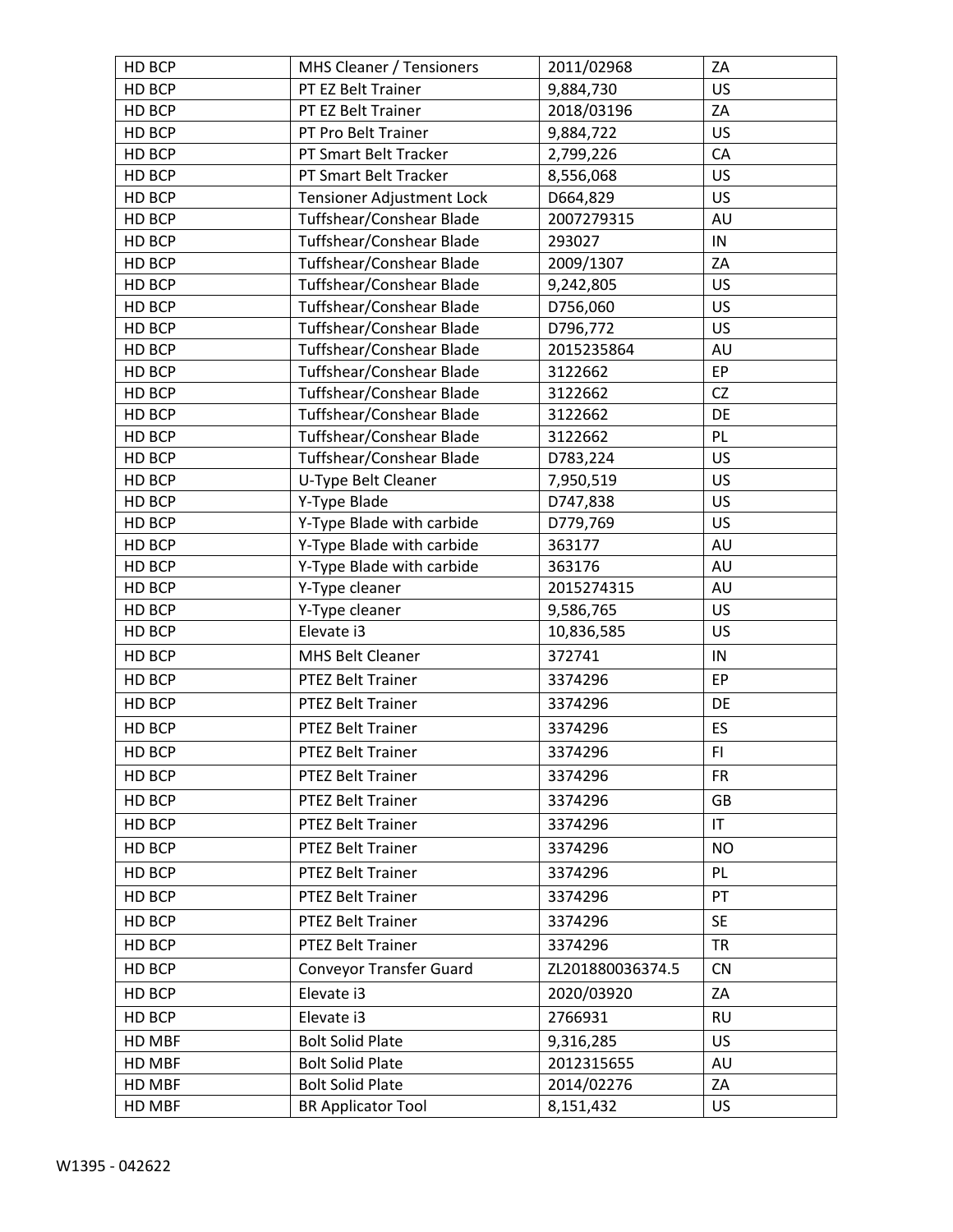| HD MBF | Rapid Loader Rivets             | 2005237976       | AU        |
|--------|---------------------------------|------------------|-----------|
| HD MBF | Rapid Loader Rivets             | 2012202542       | AU        |
| HD MBF | Rapid Loader Rivets             | 2,563,113        | CA        |
| HD MBF | Rapid Loader Rivets             | 2,855,750        | CA        |
| HD MBF | Rapid Loader Rivets             | 2,986,332        | CA        |
| HD MBF | Rapid Loader Rivets             | 1740486          | <b>CZ</b> |
| HD MBF | Rapid Loader Rivets             | 1740486          | EP        |
| HD MBF | Rapid Loader Rivets             | 1740486          | <b>FR</b> |
| HD MBF | Rapid Loader Rivets             | 1740486          | PL        |
| HD MBF | Rapid Loader Rivets             | 1740486          | <b>TR</b> |
| HD MBF | Rapid Loader Rivets             | 7,654,389        | US        |
| HD MBF | Rapid Loader Rivets             | 2006/08782       | ZA        |
| HD MBF | Rapid Loader Rivets             | 10,093,476       | US        |
| HD MBF | Rapid Loader Rivets             | ZL201580074667.9 | <b>CN</b> |
| HD MBF | <b>SR Applicator Tool</b>       | 2007254875       | AU        |
| HD MBF | SR Applicator Tool              | 2,645,179        | CA        |
| HD MBF | SR Applicator Tool              | 2032305          | <b>CZ</b> |
| HD MBF | <b>SR Applicator Tool</b>       | 2032305          | DE        |
| HD MBF | SR Applicator Tool              | 2032305          | EP        |
| HD MBF | SR Applicator Tool              | 2032305          | <b>FR</b> |
| HD MBF | SR Applicator Tool              | 8,931,155        | US        |
| HD MBF | <b>SR Applicator Tool</b>       | 2009/00003       | ZA        |
| HD MBF | <b>SR Power Applicator Tool</b> | 2005254485       | AU        |
| HD MBF | <b>SR Power Applicator Tool</b> | 2,569,648        | CA        |
| HD MBF | <b>SR Power Applicator Tool</b> | 291281           | MX        |
| HD MBF | SR Power Applicator Tool        | 7,818,858        | US        |
| HD MBF | <b>SR Power Applicator Tool</b> | 2006/10241       | ZA        |
| HD MBF | VP Rubber Covered Top Plates    | PI 0308242-3     | <b>BR</b> |
| HD MBF | VP Rubber Covered Top Plates    | 280214           | <b>MX</b> |
| HD MBF | VP Rubber Covered Top Plates    | 2004/7193        | ZA        |
| HD MBF | VP Rubber Covered Top Plates    | 7,007,349        | US        |
| HD MBF | VP Rubber Covered Top Plates    | 7,165,293        | US        |
| HD MBF | <b>XP Applicator</b>            | 10,844,930       | US        |
| HD MBF | XP Fastener                     | 360792           | AU        |
| HD MBF | XP Fastener                     | 360848           | AU        |
| HD MBF | XP Fastener                     | 360790           | AU        |
| HD MBF | XP Fastener                     | 360791           | AU        |
| HD MBF | XP Fastener                     | 161080           | CA        |
| HD MBF | XP Fastener                     | 165236           | CA        |
| HD MBF | XP Fastener                     | 165235           | CA        |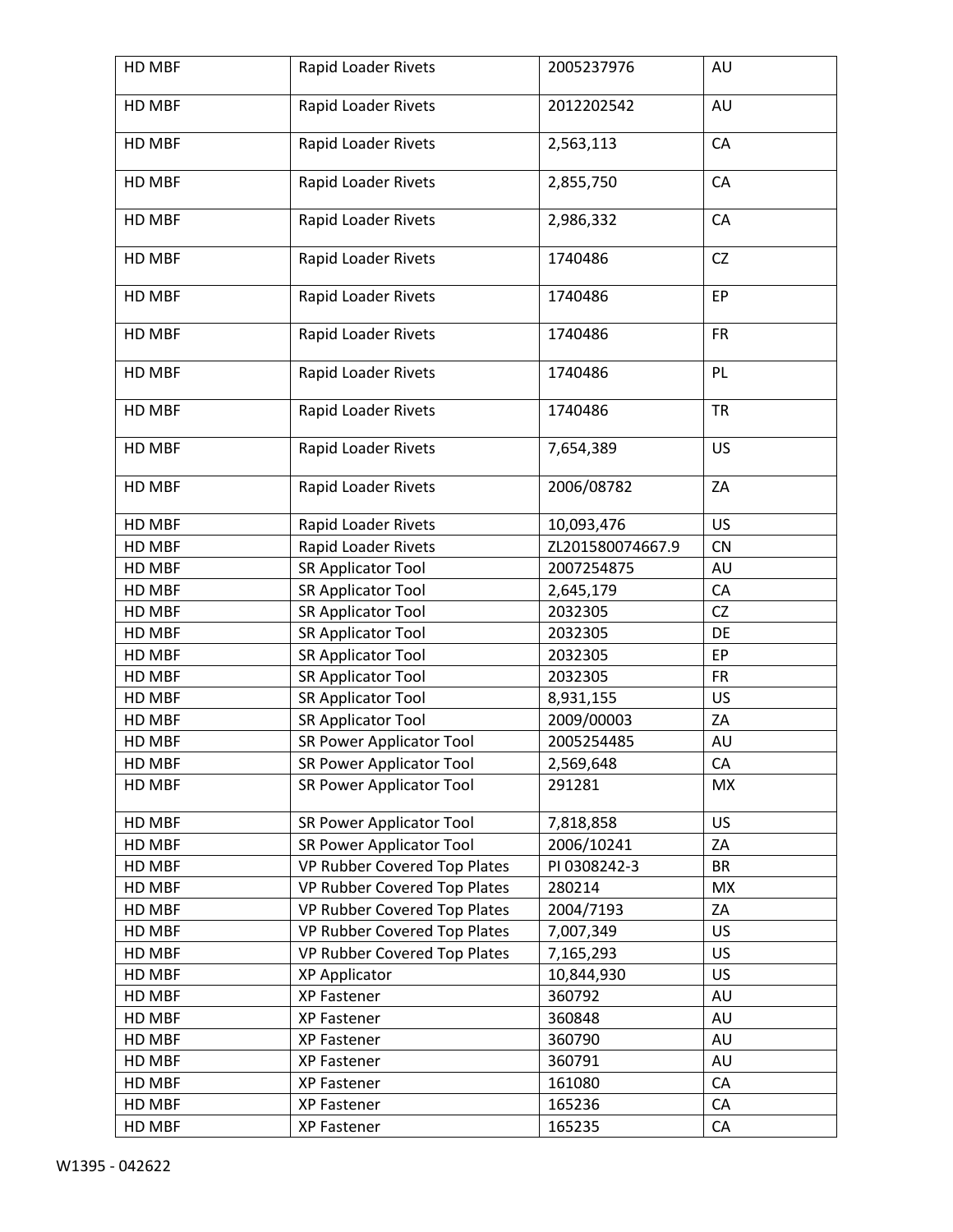| HD MBF | XP Fastener                      | ZL 201530049014.8 | <b>CN</b> |
|--------|----------------------------------|-------------------|-----------|
| HD MBF | XP Fastener                      | 002634667-0001    | EM        |
| HD MBF | XP Fastener                      | 002634667-0002    | EM        |
| HD MBF | XP Fastener                      | 002634667-0003    | EM        |
| HD MBF | XP Fastener                      | 002634667-0004    | EM        |
| HD MBF | XP Fastener                      | 269638            | IN        |
| HD MBF | XP Fastener                      | 269639            | IN        |
| HD MBF | XP Fastener                      | 52641             | <b>MX</b> |
| HD MBF | XP Fastener                      | 55222             | MX        |
| HD MBF | XP Fastener                      | 99136             | <b>RU</b> |
| HD MBF | XP Fastener                      | 2015 01106        | <b>TR</b> |
| HD MBF | XP Fastener                      | D808,253          | US        |
| HD MBF | <b>XP Fastener</b>               | A2015/00225       | ZA        |
| HD MBF | <b>XP Fastener</b>               | F2015/00226       | ZA        |
| HD MBF | XP Fastener                      | A2015/00227       | ZA        |
| HD MBF | <b>XP Fastener</b>               | F2015/00228       | ZA        |
| HD MBF | XP Fastener                      | A2015/00229       | ZA        |
| HD MBF | XP Fastener                      | F2015/00230       | ZA        |
| HD MBF | XP Fastener                      | A2015/00231       | ZA        |
| HD MBF | <b>XP Fastener</b>               | F2015/00232       | ZA        |
| HD MBF | XP Fastener                      | 2015305863        | AU        |
| HD MBF | XP Fastener                      | ZL2015105095619   | <b>CN</b> |
| HD MBF | XP Fastener                      | 3183473           | EP        |
| HD MBF | XP Fastener                      | 3183473           | CZ        |
| HD MBF | XP Fastener                      | 3183473           | DE        |
| HD MBF | XP Fastener                      | 3183473           | <b>FR</b> |
| HD MBF | XP Fastener                      | 3183473           | PL        |
| HD MBF | XP Fastener                      | 3183473           | <b>TR</b> |
| HD MBF | XP Fastener                      | 2707434           | <b>RU</b> |
| HD MBF | XP Fastener                      | 9,556,930         | US        |
| HD MBF | XP Fastener                      | 2017/01034        | ZA        |
| HD MBF | <b>XP Fastener</b>               | 9,829,067         | US        |
| HD MBF | XP Fastener                      | 10,107,359        | US        |
| HD MBF | <b>XP Fastener</b>               | 10,385,943        | US        |
| HD MBF | XP Fastener                      | D882,382          | US        |
| HD MBF | Steel Cable Belt Fastener        | 11,022,197        | <b>US</b> |
| HD MBF | Rapid Loader Rivets              | 11,186,425        | US        |
| HD MBF | <b>XP Fasteners</b>              | 2019246906        | AU        |
| LD BCP | <b>FGP Blade</b>                 | 8.639             | <b>CL</b> |
| LD BCP | FGP Blade                        | 002994822-0001    | EM        |
| LD BCP | <b>FGP Blade</b>                 | D776,396          | <b>US</b> |
| LD BCP | Food Grade Precleaner            | 8,973,739         | US        |
| LD MBF | <b>Alligator Applicator Tool</b> | 7,568,269         | US        |
| LD MBF | <b>Alligator Applicator Tool</b> | 8,789,252         | <b>US</b> |
| LD MBF | <b>Alligator Applicator Tool</b> | 2736673           | EP        |
| LD MBF | <b>Alligator Applicator Tool</b> | 2736673           | DE        |
| LD MBF | <b>Alligator Applicator Tool</b> | 2736673           | <b>FR</b> |
| LD MBF | <b>Alligator Applicator Tool</b> | 2736673           | <b>TR</b> |
|        |                                  |                   |           |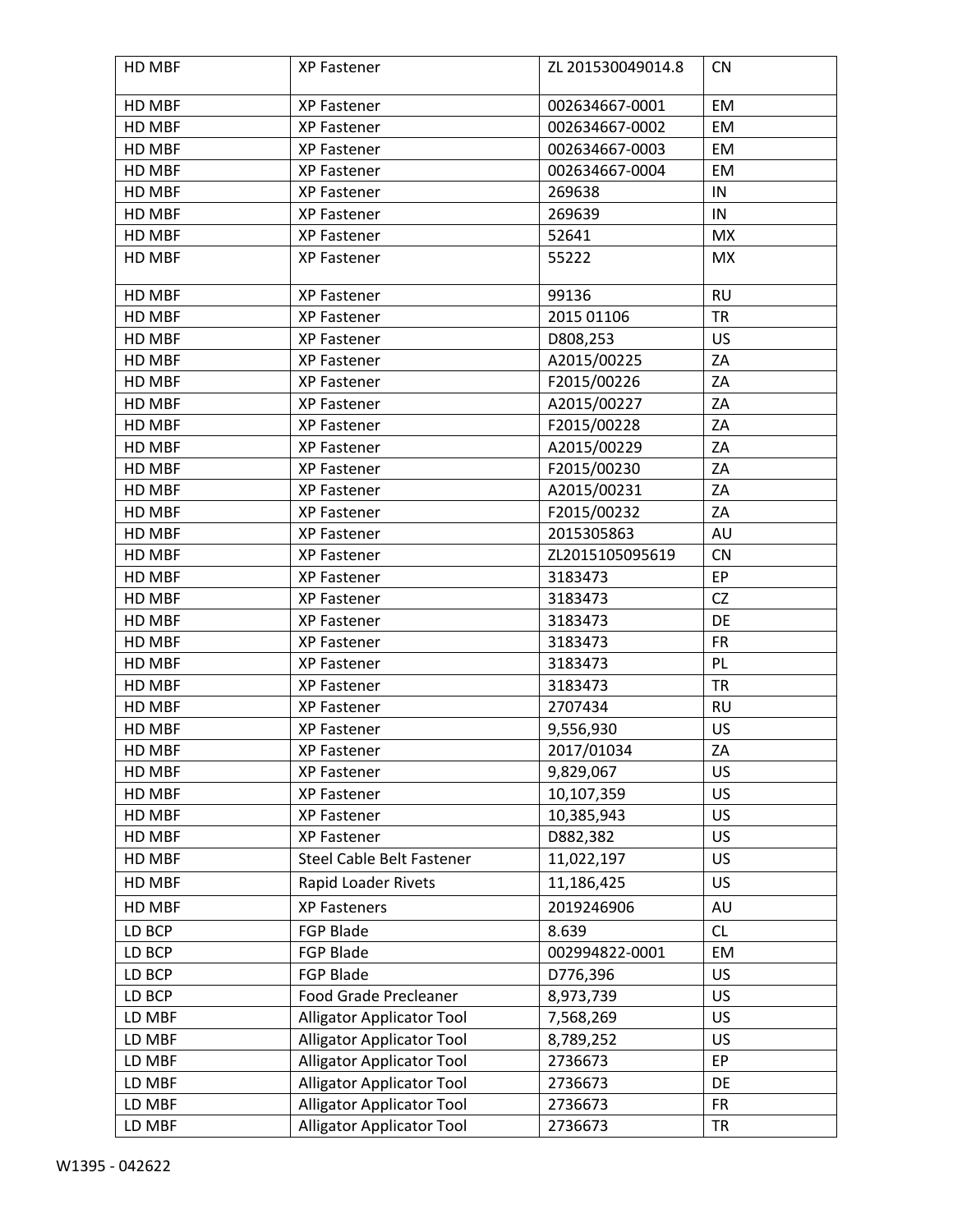| LD MBF                       | Roller Lacer                    | 2,653,331        | CA        |
|------------------------------|---------------------------------|------------------|-----------|
| LD MBF                       | Roller Lacer                    | 602007036547.3   | DE        |
| LD MBF                       | Roller Lacer                    | 2029912          | EP        |
| LD MBF                       | Roller Lacer                    | 2029912          | <b>FR</b> |
| LD MBF                       | Roller Lacer                    | 8,028,391        | <b>US</b> |
| LD Transfer Solutions        | <b>Floating Transfer Plate</b>  | 164759           | CA        |
| LD Transfer Solutions        | <b>Floating Transfer Plate</b>  | ZL2015303913604  | CN        |
| LD Transfer Solutions        | <b>Floating Transfer Plate</b>  | D789,643         | US        |
| <b>LD Transfer Solutions</b> | <b>Floating Transfer Plate</b>  | 167469           | CA        |
| LD Transfer Solutions        | <b>Floating Transfer Plate</b>  | 002817007-0001   | EM        |
| <b>LD Transfer Solutions</b> | <b>Floating Transfer Plate</b>  | 002817007-0002   | EM        |
| LD Transfer Solutions        | <b>Floating Transfer Plate</b>  | 002817007-0003   | EM        |
| LD Transfer Solutions        | <b>Floating Transfer Plate</b>  | 002817007-0004   | EM        |
| <b>LD Transfer Solutions</b> | <b>Floating Transfer Plate</b>  | 002817007-0005   | EM        |
| LD Transfer Solutions        | <b>Floating Transfer Plate</b>  | 002817007-0006   | EM        |
| <b>LD Transfer Solutions</b> | <b>Hitch Guard</b>              | 2,755,249        | CA        |
| <b>LD Transfer Solutions</b> | <b>Hitch Guard</b>              | 2406160          | EP        |
| <b>LD Transfer Solutions</b> | <b>Hitch Guard</b>              | 2406160          | DE        |
| LD Transfer Solutions        | <b>Hitch Guard</b>              | 2406160          | ES        |
| <b>LD Transfer Solutions</b> | <b>Hitch Guard</b>              | 2406160          | <b>FR</b> |
| LD Transfer Solutions        | Hitch Guard                     | 2406160          | GB        |
| <b>LD Transfer Solutions</b> | <b>Hitch Guard</b>              | 2406160          | IT        |
| LD Transfer Solutions        | <b>Hitch Guard</b>              | 2406160          | LU        |
| LD Transfer Solutions        | <b>Hitch Guard</b>              | 2406160          | <b>NL</b> |
| <b>LD Transfer Solutions</b> | <b>Hitch Guard</b>              | 2406160          | <b>PL</b> |
| <b>LD Transfer Solutions</b> | <b>Hitch Guard</b>              | 8,365,899        | <b>US</b> |
| LD Transfer Solutions        | Segmented Transfer Guard        | D819,921         | US        |
| LD Transfer Solutions        | <b>Segmented Transfer Plate</b> | 164758           | CA        |
| <b>LD Transfer Solutions</b> | <b>Segmented Transfer Plate</b> | ZL201530391248.0 | <b>CN</b> |
| <b>LD Transfer Solutions</b> | <b>Segmented Transfer Plate</b> | D780,399         | <b>US</b> |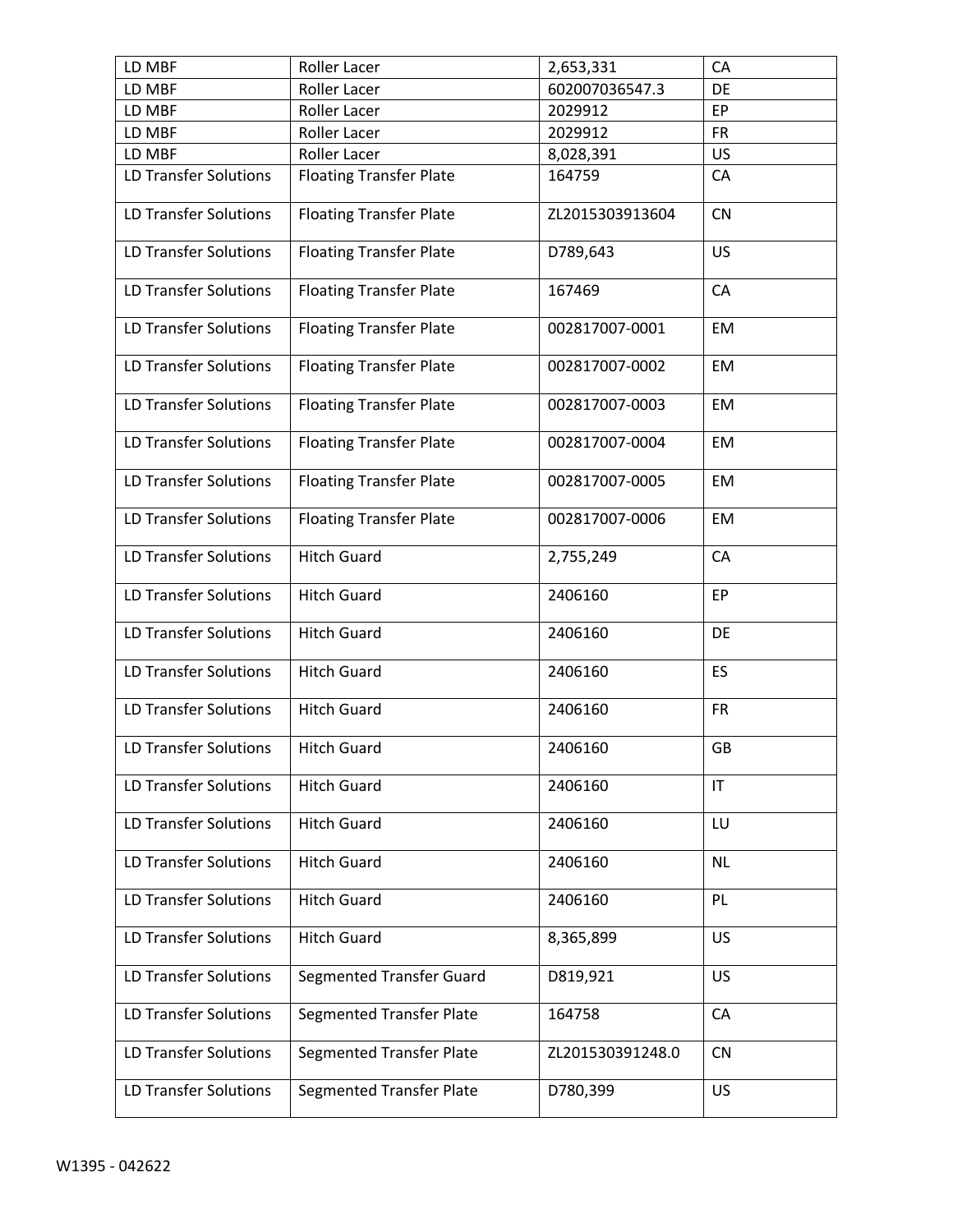| LD Transfer Solutions        | <b>Segmented Transfer Plate</b>  | 167470            | CA                     |
|------------------------------|----------------------------------|-------------------|------------------------|
| <b>LD Transfer Solutions</b> | <b>Transfer Guard</b>            | 9,663,306         | US                     |
| <b>LD Transfer Solutions</b> | <b>Transfer Guard</b>            | 10,556,755        | <b>US</b>              |
| LD Transfer Solutions        | <b>Transfer Guard</b>            | 10,913,616        | <b>US</b>              |
| LD Transfer Solutions        | <b>Transfer Guard and Mount</b>  | 10,427,891        | <b>US</b>              |
| LD Transfer Solutions        | <b>Transfer Plate</b>            | 10,233,035        | <b>US</b>              |
| <b>LD Transfer Solutions</b> | <b>Conveyor Transfer Guard</b>   | 381322            | <b>MX</b>              |
| LD Transfer Solutions        | <b>Conveyor Transfer Guard</b>   | P00201905414      | ID                     |
| <b>LD Transfer Solutions</b> | <b>Segmented Transfer Guards</b> | 11,186,448        | <b>US</b>              |
| LD Transfer Solutions        | <b>NDX Cutter</b>                | ZL202120497853.6  | <b>CN</b>              |
| <b>Maintenance Tools</b>     | 900 Series Belt Cutter           | 2008272791        | AU                     |
| <b>Maintenance Tools</b>     | 900 Series Belt Cutter           | 8,132,489         | <b>US</b>              |
| <b>Maintenance Tools</b>     | 900 Series Belt Cutter           | 2010/00411        | ZA                     |
| <b>Maintenance Tools</b>     | <b>Belt Lifter</b>               | 7,810,788         | US                     |
| <b>Maintenance Tools</b>     | Smart Clamp                      | 602007057075.1    | DE                     |
| <b>Maintenance Tools</b>     | Smart Clamp                      | 2084408           | EP                     |
| <b>Maintenance Tools</b>     | <b>Smart Clamp</b>               | 2084408           | <b>FR</b>              |
| <b>Maintenance Tools</b>     | Smart Clamp                      | 7,552,517         | US                     |
| Novitool                     | <b>Aero Press</b>                | 9,090,022         | <b>US</b>              |
| Novitool                     | <b>Aero Press</b>                | 201680070959.X    | <b>CN</b>              |
| Novitool                     | <b>Aero Press</b>                | 9,879,754         | US                     |
| Novitool                     | <b>Aero Press</b>                | 10,677,315        | <b>US</b>              |
| Novitool                     | Amigo                            | 2010298340        | AU                     |
| Novitool                     | Amigo                            | 2,780,531         | CA                     |
| Novitool                     | Amigo                            | GB2489336         | GB                     |
| Novitool                     | Amigo                            | 9,027,623         | <b>US</b>              |
| Novitool                     | Amigo                            | 2856755           | CA                     |
| Novitool                     | Amigo                            | ZL 201280067908.3 | <b>CN</b>              |
| Novitool                     | Amigo                            | 2783132           | DE                     |
| Novitool                     | Amigo                            | 2783132           | EP                     |
| Novitool                     | Amigo                            | 2783132           | <b>ES</b>              |
| Novitool                     | Amigo                            | 232774            | IL                     |
| Novitool                     | Amigo                            | 2783132           | $\mathsf{I}\mathsf{T}$ |
| Novitool                     | Amigo                            | 2783132           | <b>NL</b>              |
|                              |                                  |                   | US                     |
| Novitool                     | Amigo                            | 8,770,253         |                        |
| Novitool                     | Amigo                            | 2016203966        | AU                     |
| Novitool                     | Amigo                            | 2941348           | DE                     |
| Novitool                     | Amigo                            | 2941348           | EP                     |
| Novitool                     | Amigo                            | 2941348           | <b>ES</b>              |